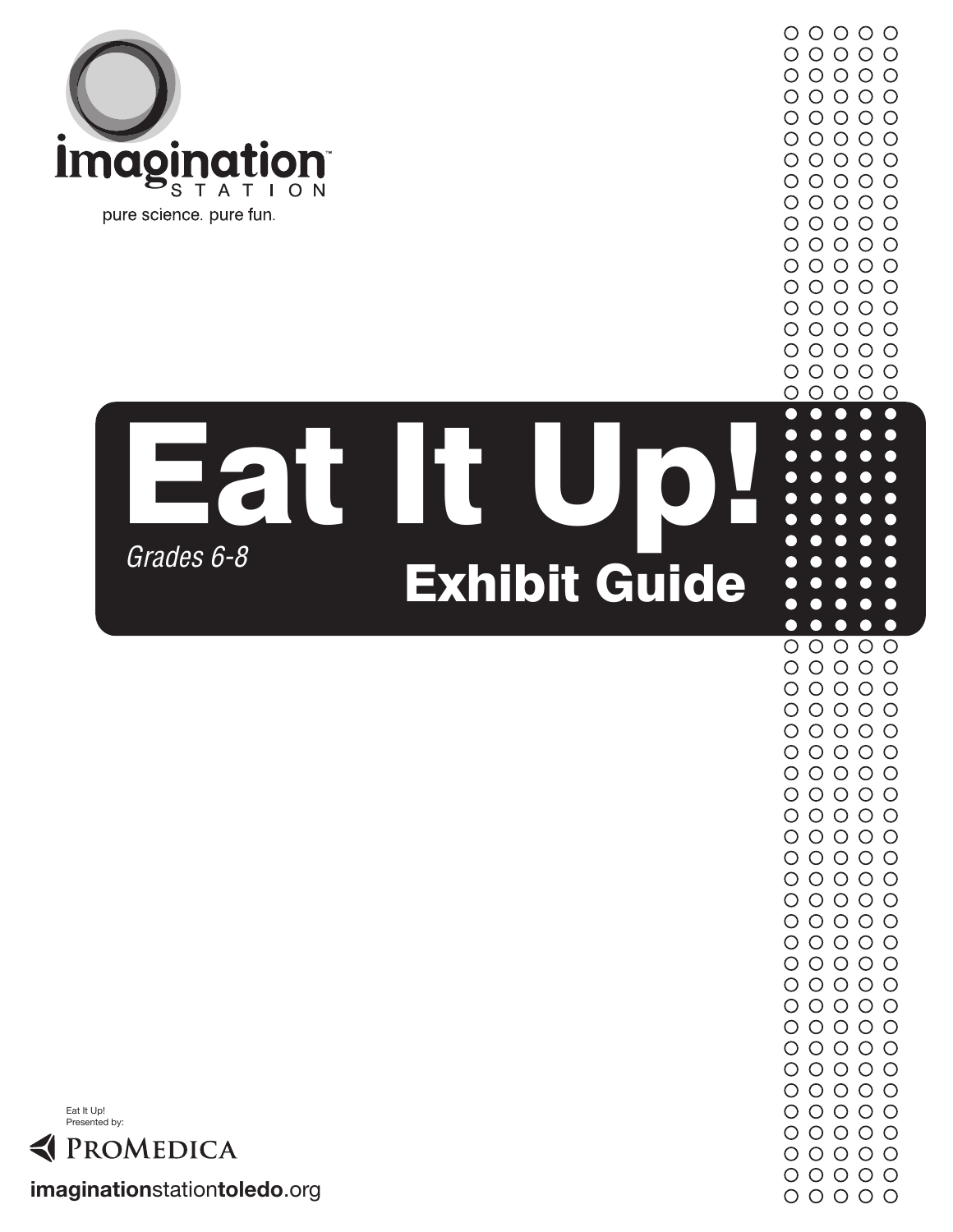*Grades 6-8*

Dear Educator,

Educators

O

 $\overline{O}$ 

O  $\bigcirc$ 

 $\bigcirc$  $\bigcirc$ 

 $\overline{O}$ 

 $\bigcirc$  $\overline{O}$ 

 $\bigcirc$  $\overline{O}$  $\bigcirc$ 

 $\circ$ 

 $\bigcirc$  $\circ$ 

 $\bigcirc$  $\circ$ 

 $\bigcirc$ 

 $\overline{O}$ 

 $\bigcirc$ 

 $\bigcirc$ 

 $\circ$ 

 $\circ$ 

 $\bigcirc$ 

 $\bigcirc$ 

 $\bigcirc$  $\bigcirc$ 

 $\circ$ 

 $\circ$ 

 $\bigcirc$ 

 $\overline{O}$ 

 $\begin{array}{c}\n0 \\
0\n\end{array}$ 

 $\bigcirc$ 

 $\bigcirc$ 

 $\bigcirc$ 

 $\bigcirc$  $\bigcirc$  Welcome to Imagination Station's field trip resource! With the assistance of area K-12 educators, Imagination Station has created learning guides to help structure a field trip that aligns directly to the concepts you are teaching in the classroom.

### **Your Eat It Up! Exhibit Guide contains:**

- Introduction-suggestions for using the guide including key concepts
- Alignment to the National Health Standards
- Chaperone Pages give tips for facilitating exhibit explorations with students
- Student Data Recording Pages guide your students through exhibit-based explorations
- Extension Activities to do back in the classroom

### **How to Use This Guide:**

- Review the guide.
- Customize the guide for your needs. You can have your students complete the entire guide or just a particular component, depending on your field trip objectives.
- Print off sufficient copies of the Student Data Recording Pages for each student.
- Print off copies of the Chaperone Pages for each of the chaperones. Divide your class into groups of 5-7 students and assign a chaperone to each group.
- Review the guide and your expectations with your students and prepare for a day of fun science learning at Imagination Station!
- **Science Suggestion:** Use this guide in combination with a science notebook so students can record observations and data throughout the day.
- **Teacher Tip:** Divide the guide into sections and have different groups complete different components. Each group can then report their findings to the class back at school.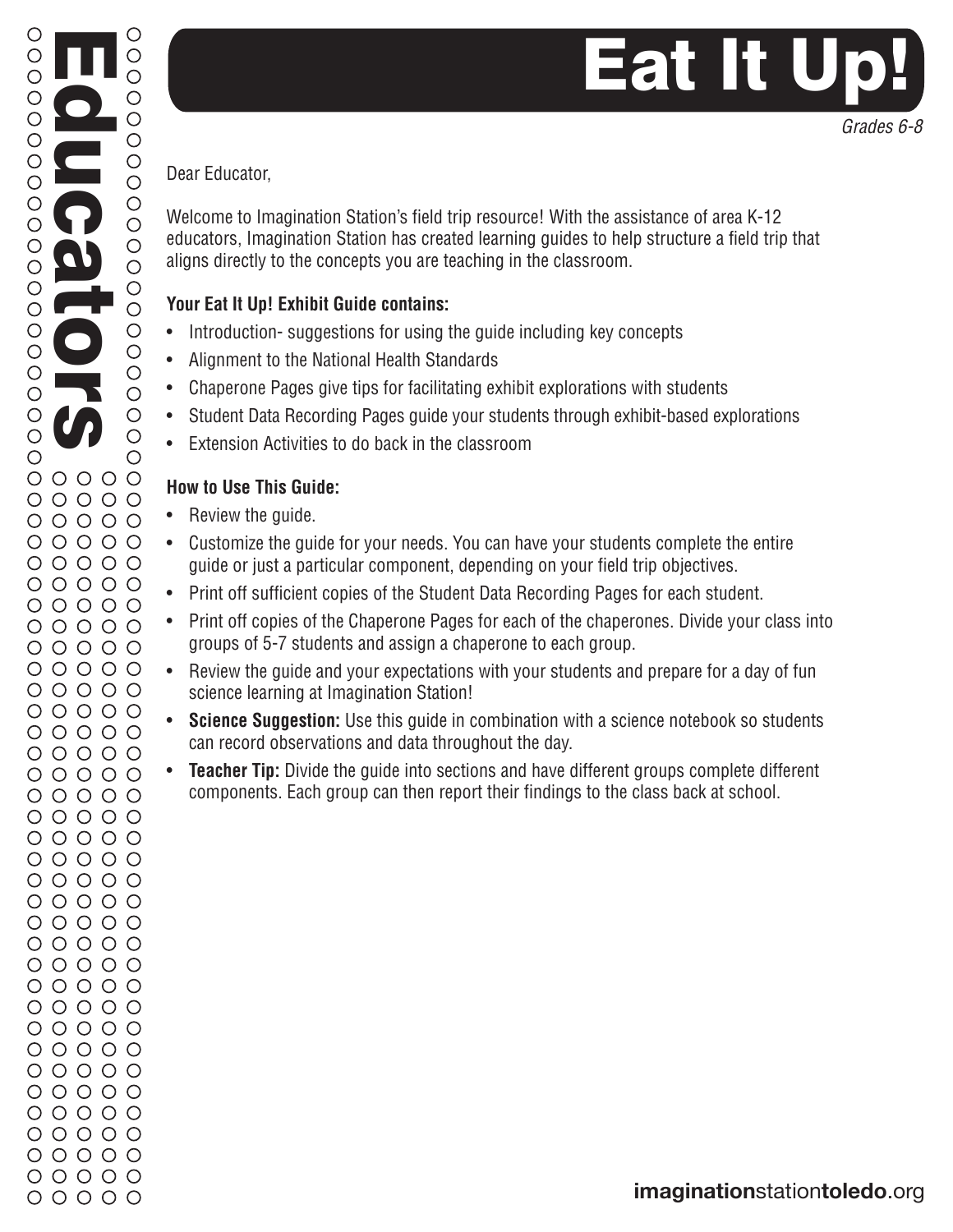# Eat It U

*Grades 6-8*

### **National Health Standards**

#### **Grades 6-8:**

#### **Standard 1**

- 1.8.1 Analyze the relationship between healthy behaviors and personal health.
- 1.8.3 Analyze how environment affects personal health.
- 1.8.8 Examine the likelihood of injury or illness if engaging in unhealthy behaviors.
- 1.8.9 Examine the potential seriousness of injury or illness if engaging in unhealthy behaviors.

### **Standard 2**

- 2.8.2 Describe how the influence of culture on health beliefs, practices, and behaviors.
- 2.8.5 Analyze how messages from media influence health behaviors.

### **Standard 5**

- 5.8.4 Distinguish between healthy and unhealthy alternatives to health-related issues or problems.
- 5.8.6 Choose healthy alternatives over unhealthy alternatives when making a decision.
- 5.8.7 Analyze the outcomes of a health-related decision.

### **Standard 6**

- 6.8.1 Assess personal health practices.
- 6.8.2 Develop a goal to adopt, maintain, or improve a personal health practice.
- 6.8.3 Apply strategies and skills needed to attain a personal health goal.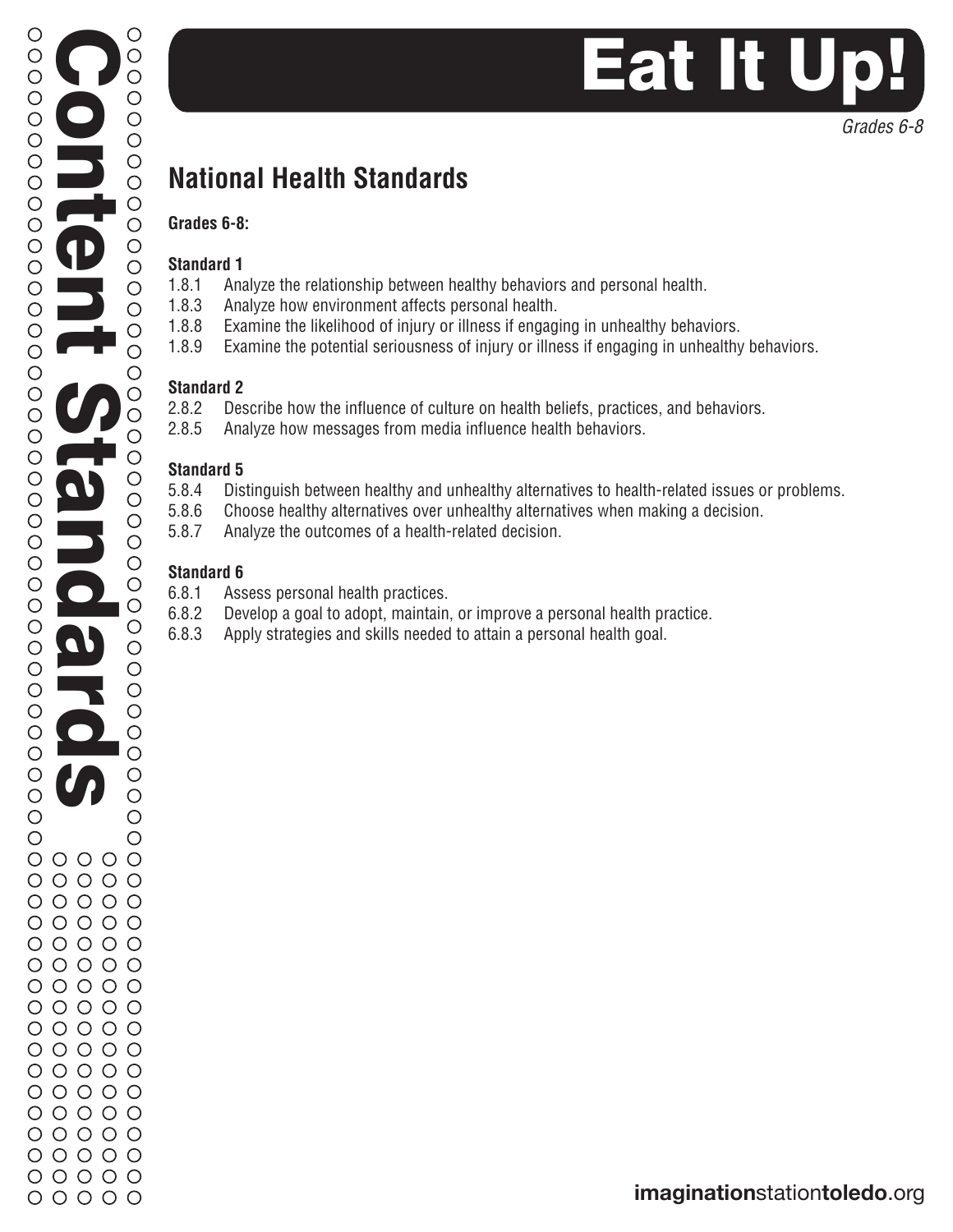

# Eat It Ur

## **Food Myths**

This activity will help your students recognize the motivation behind advertisements that food companies produce. Students will then be tasked with creating an advertisement for a healthy food.

Have each student come to class with an advertisement about food that he and she found in a newspaper or magazine. (Or you can provide several examples yourself).

Have your class work in small groups to list what information the ad is communicating to get you to purchase the food. Examples would include 'You'll be happy when you eat this food', 'You'll have lots of friends', 'You'll be strong/famous/attractive like a certain celebrity', etc.

As a large group, discuss some of the main messages the advertisers are trying to communicate.

### **Points for Discussion:**

- The average kid is exposed to 40,000 commercials per year and half of these are about food. Are the majority of the ads for healthy or unhealthy foods?
- How often does the food in an advertisement look better than the actual food when you purchase it?
- What makes an ad memorable? Does it include a catchy phrase?
- Why do advertisers use cartoon characters or famous people to sell food?

### **Procedure:**

Have each student create an advertisement for his or her favorite healthy food. The ad should communicate 3 health benefits of the food. Each student can present his or her ad to the class after they are completed.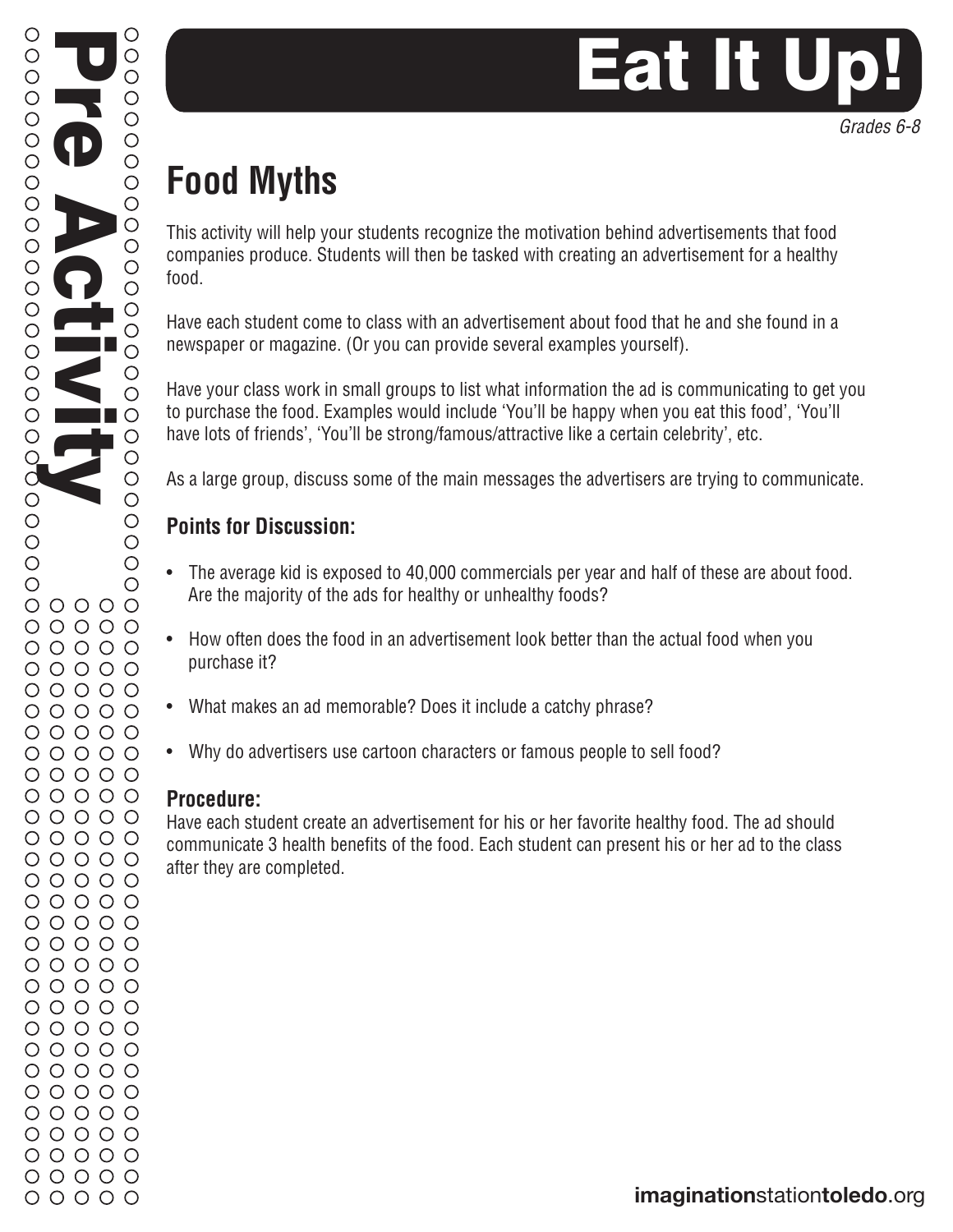$000$ 



### **I'm committed to making a change today!**

After visiting Eat It Up! at Imagination Station,

I commit to treating my body well! I understand that the decisions I make everyday affect my health and well-being. I will work to keep my body healthy – one choice at a time!

Below are three choices I can make everyday to be healthier.

|    | One way I can reach this goal: |
|----|--------------------------------|
|    |                                |
| 2. |                                |
|    | One way I can reach this goal: |
| 3. |                                |
|    | One way I can reach this goal: |
|    |                                |
|    | Signature<br>Date              |
|    |                                |

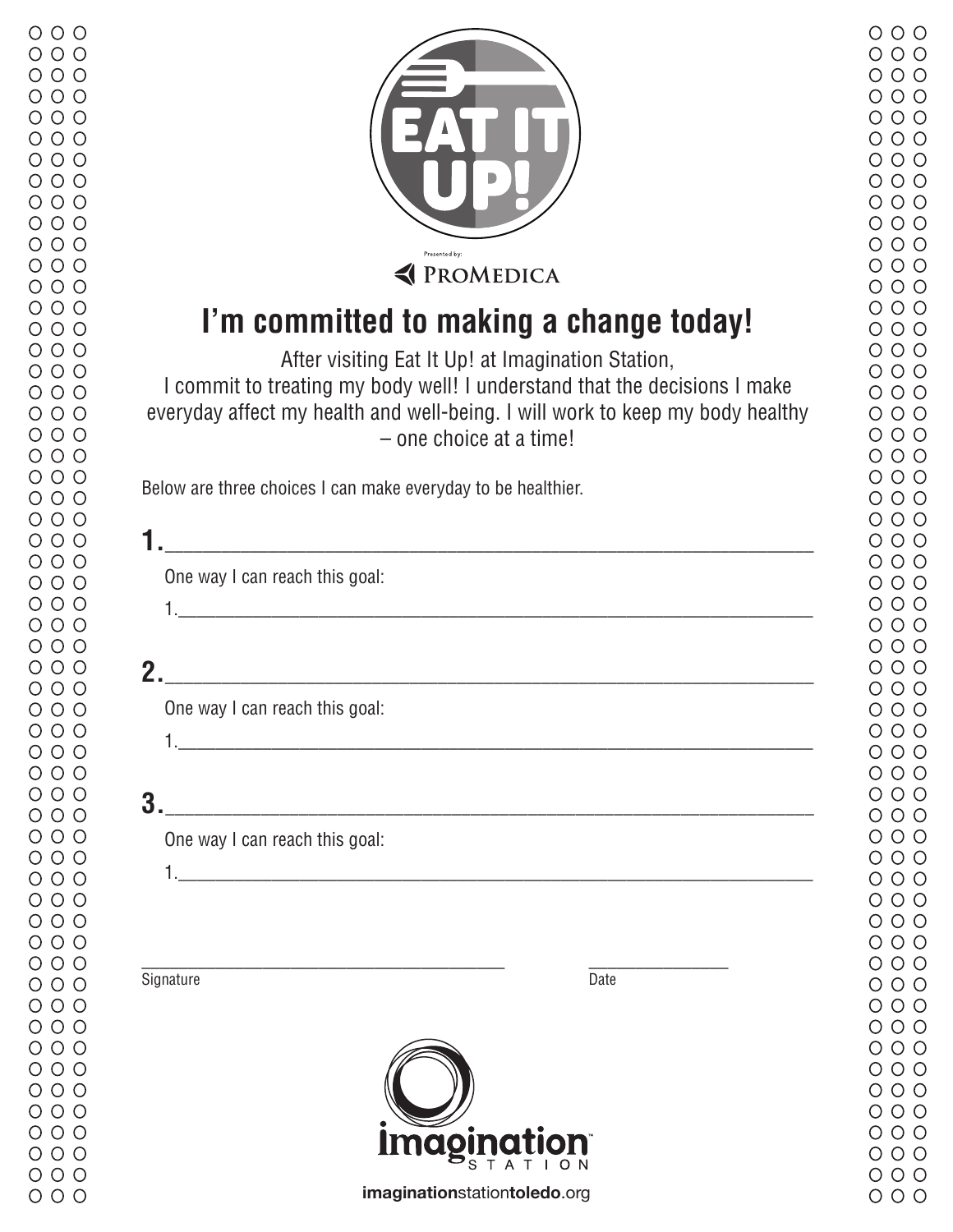## Eat It Up!

### **Find the answer**

Cut out the following questions and hand them out to your students. Have your students look for the answers in Eat It Up! Once your students are back in the classroom, have each student report what they learned to the class. Several students can answer the same question.

| How many calories do you<br>burn raking leaves?                                                     | What is the starting life expec-<br>tancy for the social dining<br>table?                         | How many calories does an<br>8 year old boy need if he is a<br>couch potato?          |
|-----------------------------------------------------------------------------------------------------|---------------------------------------------------------------------------------------------------|---------------------------------------------------------------------------------------|
| What is a better food choice:<br>a kid's cheeseburger or 4<br>chicken nuggets?                      | What is your resting<br>heart rate?                                                               | What are some common<br>names for sugar on a<br>food label?                           |
| What is your active<br>heart rate?                                                                  | How many calories does a<br>12 year old girl need on<br>average if she is very active?            | What are three effects of<br>sugar on the body?                                       |
| What are three benefits of<br>exercising?                                                           | What are three healthy foods<br>that you want in your pantry?                                     | Which is the healthier food<br>option: string cheese or fruit<br>snacks?              |
| How much sugar, salt and oil<br>are in an ice cream sundae?                                         | Name two easy activities that<br>you can do to burn extra<br>calories?                            | What are some benefits of<br>eating strong foods? Name<br>two strong foods.           |
| What are some effects of<br>eating lazy foods? Name two<br>lazy foods.                              | What does it mean to shop<br>the perimeter?                                                       | How many calories do you<br>burn playing soccer?                                      |
| How does sun exposure affect<br>how you will look in the<br>future?                                 | How many pounds would you<br>gain in one year if you added an<br>energy drink to your daily diet? | What is a calorie? How many<br>unused calories must you<br>consume to gain one pound? |
| What are two tips to eating<br>healthier meals?                                                     | Look at the four healthy meals<br>on the table. What are the<br>ingredients in one of the meals?  | What are three tips to shop<br>smarter when you go to the<br>grocery store?           |
| Which is a better choice at the<br>ballpark: an ice cream sandwich<br>or soft serve ice cream? Why? | How many more calories do<br>you burn playing soccer than<br>watching television for 1 hour?      | Chocolate milk contains as<br>much sugar as how many<br>doughnuts?                    |

*Grades 6-8*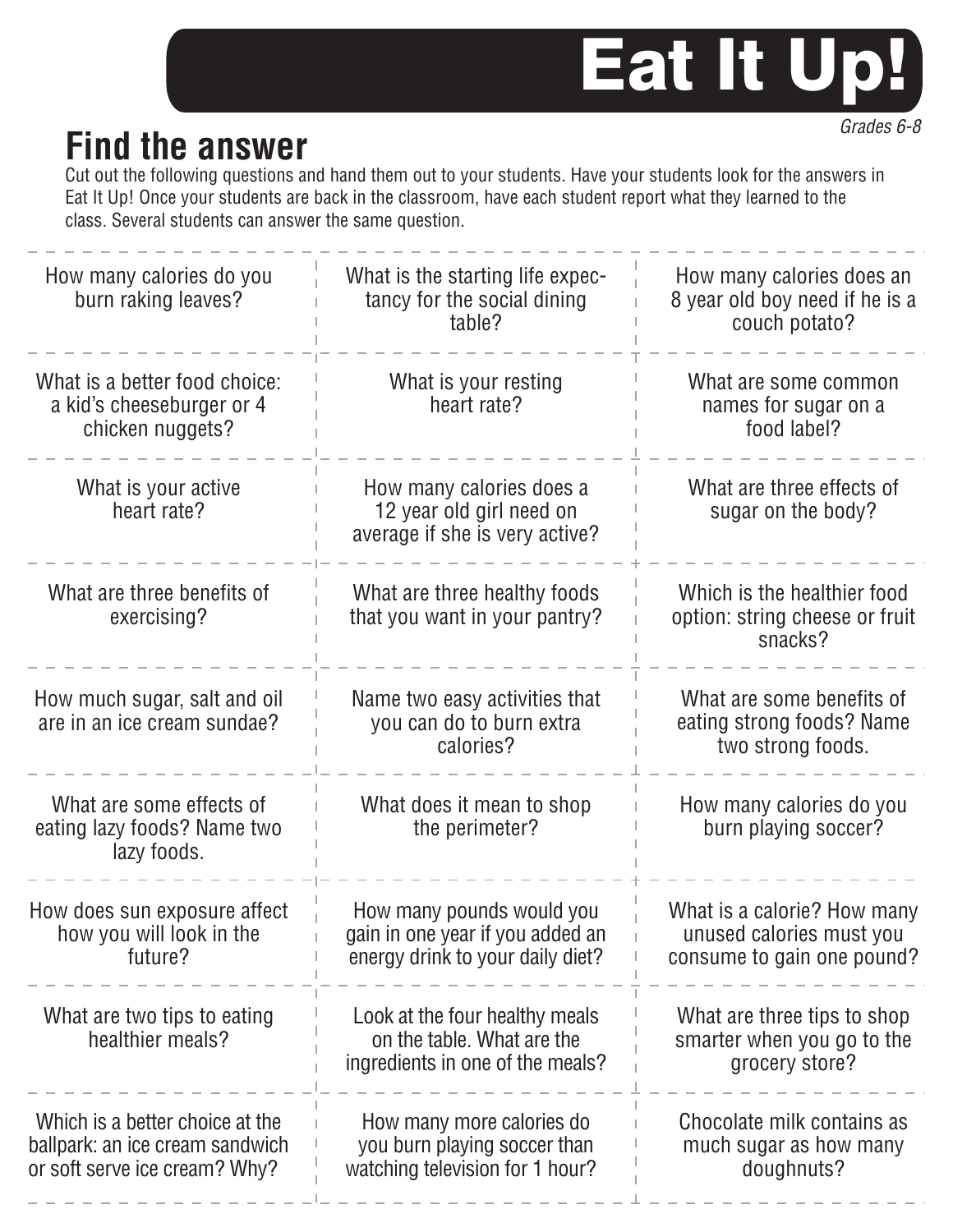# Eat It U

### **Heart Rate Rally**

- 1. Measure and record your **Resting Heart Rate:** \_\_\_\_\_\_\_\_\_\_\_\_\_\_\_\_\_\_\_
- 2. Complete the Heart Rate Rally.
- 3. Measure and record your **Active Heart Rate:** \_\_\_\_\_\_\_\_\_\_\_\_\_\_\_\_\_\_\_\_\_
- 4. What happened to your heart rate after doing the Heart Rate Rally? Why is it important to keep your heart active?

Your heart rate is the number of times that your heart beats in one minute. Your resting heart rate is slower because your body needs less oxygen. When you're active, your heart beats faster to get oxygen-rich blood to all parts of your body.

### **Wheel of Fire**

- 1. Complete the Wheel of Fire.
- 2. Record how fast were you able to get the Wheel of Fire to spin. \_\_\_\_\_\_\_\_\_\_\_\_\_\_\_\_\_\_\_\_\_m/sec

\_\_\_\_\_\_\_\_\_\_\_\_\_\_\_\_\_\_\_\_\_\_\_\_\_\_\_\_\_\_\_\_\_\_\_\_\_\_\_\_\_\_\_\_\_\_\_\_\_\_\_\_\_\_\_\_\_\_\_\_\_\_\_\_\_\_\_\_\_\_\_\_\_\_\_\_\_\_

\_\_\_\_\_\_\_\_\_\_\_\_\_\_\_\_\_\_\_\_\_\_\_\_\_\_\_\_\_\_\_\_\_\_\_\_\_\_\_\_\_\_\_\_\_\_\_\_\_\_\_\_\_\_\_\_\_\_\_\_\_\_\_\_\_\_\_\_\_\_\_\_\_\_\_\_\_\_

- 3. Record how many calories you burned on the Wheel of Fire.
- 4. Look at the table to the left of the Wheel of Fire titled 'How Many Calories Do You Need?' Record the approximate number of calories that you need to maintain a healthy weight.

Number of calories I need: \_\_\_\_\_\_\_\_\_\_\_\_\_\_\_\_\_\_\_\_\_\_\_\_\_\_\_\_\_

*Grades 6-8*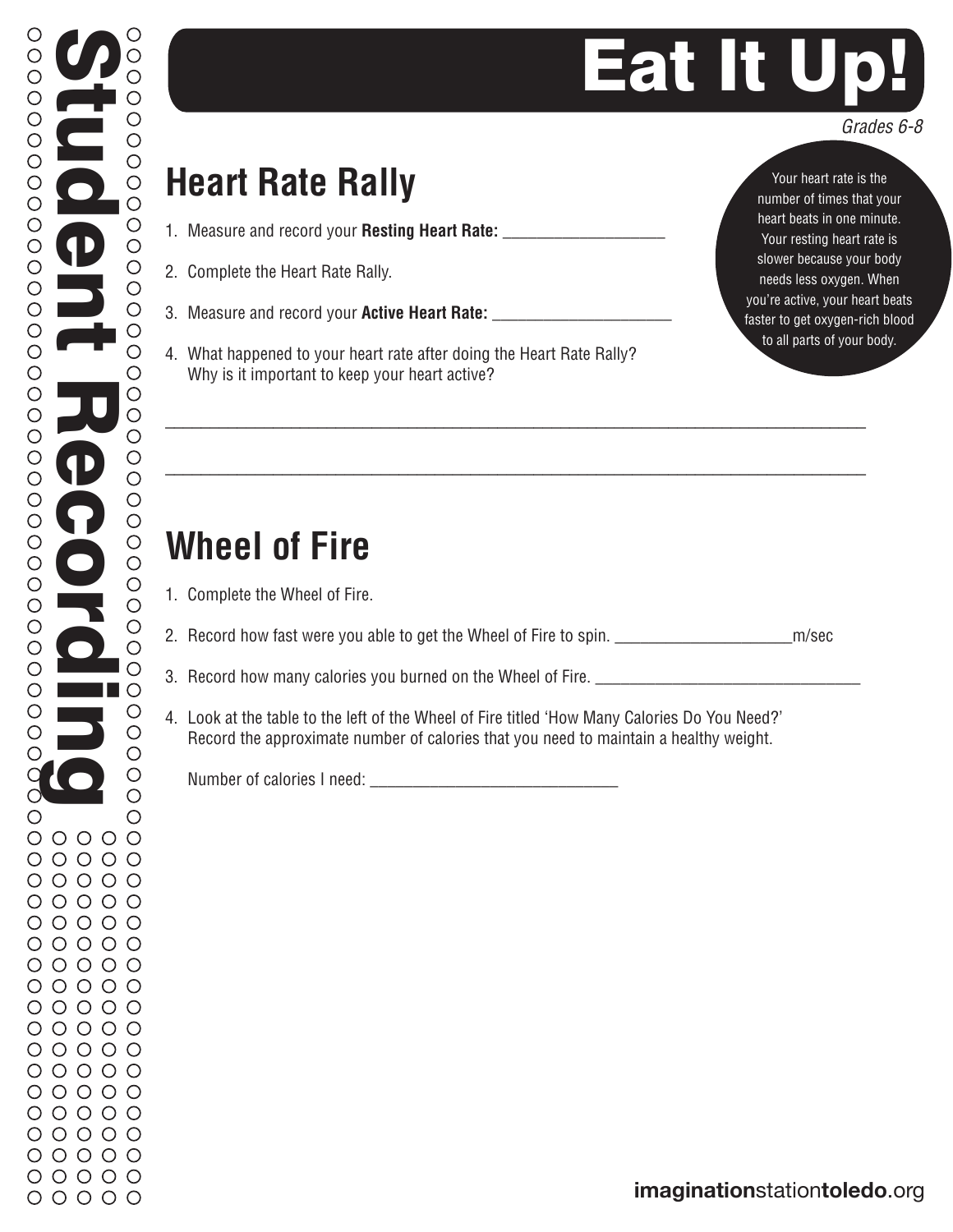# Eat It U

## **Burn, Baby, Burn**

1. Identify three activities that you enjoy doing and how many calories each activity burns.

| Activity | <b>Calories Burned</b> |
|----------|------------------------|
|          |                        |
|          |                        |
|          |                        |

## **Social Dining Table**

1. Play the game against your friends or other visitors. Your starting life expectancy is 77 years.

\_\_\_\_\_\_\_\_\_\_\_\_\_\_\_\_\_\_\_\_\_\_\_\_\_\_\_\_\_\_\_\_\_\_\_\_\_\_\_\_\_\_\_\_\_\_\_\_\_\_\_\_\_\_\_\_\_\_\_\_\_\_\_\_\_\_\_\_\_\_\_\_\_\_\_\_\_\_

\_\_\_\_\_\_\_\_\_\_\_\_\_\_\_\_\_\_\_\_\_\_\_\_\_\_\_\_\_\_\_\_\_\_\_\_\_\_\_\_\_\_\_\_\_\_\_\_\_\_\_\_\_\_\_\_\_\_\_\_\_\_\_\_\_\_\_\_\_\_\_\_\_\_\_\_\_\_

2. Record one of the choices that you made. What effect did it have on your life expectancy?

Why did this choice have a positive or negative effect on your life expectancy?

### **Food Smasher**

1. Select a food to smash. Record your choice:  $\_$ 

2. Record the following amounts for the food:

|       | Predicted amount | Actual amount |
|-------|------------------|---------------|
| Sugar |                  |               |
| Salt  |                  |               |
| Oil   |                  |               |

\_\_\_\_\_\_\_\_\_\_\_\_\_\_\_\_\_\_\_\_\_\_\_\_\_\_\_\_\_\_\_\_\_\_\_\_\_\_\_\_\_\_\_\_\_\_\_\_\_\_\_\_\_\_\_\_\_\_\_\_\_\_\_\_\_\_\_\_\_\_\_\_\_\_\_\_\_\_

Is the amount of sugar, salt and oil in this food surprising to you? Why or why not?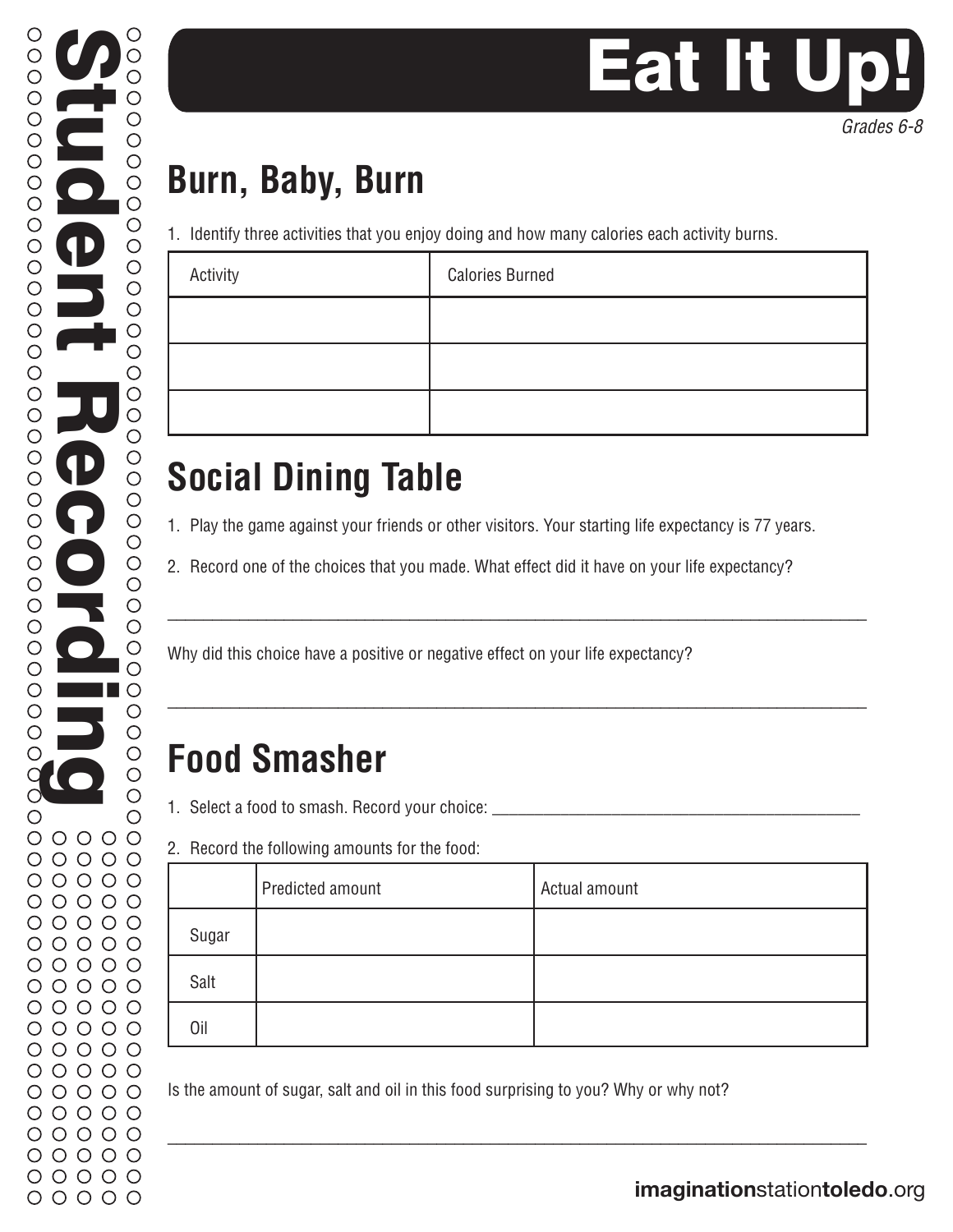

Dear Chaperone,

We're glad you're here! Thank you for volunteering to be a chaperone on your school's visit to Imagination Station. This page explains field trip procedures and offers tips on how to facilitate an Imagination Station Exhibit Guide.

Imagination Station requires students and chaperones to remain together at all times. Group size should be seven students or less per one adult.

#### **Student Names:**

- 1.
- 2.
- 3.
- 4.
- 5.
- 6.
- 7.

### **Schedule for the day:**

Lunch Time:

Demonstration Time(s):

Departure Time:

### **Imagination Station Exhibit Guides:**

- Students should fill out the their Data Recording pages while at the science center. It should take about 1 hour to complete the activities.
- Have fun! A field trip is a great chance to interact with young people and see the wonder of science through their eyes.
- Ask open-ended questions that will elicit more than 'yes' or 'no' responses. Ask questions that begin "Tell me about…", "What…" or "Why do you think…".
- Encourage exploration! Students may ask "What will happen if….". Encourage them to experiment and find out!
- Don't worry about completing the guide in order! You can visit the different exhibits in a manner that is most convenient for your group.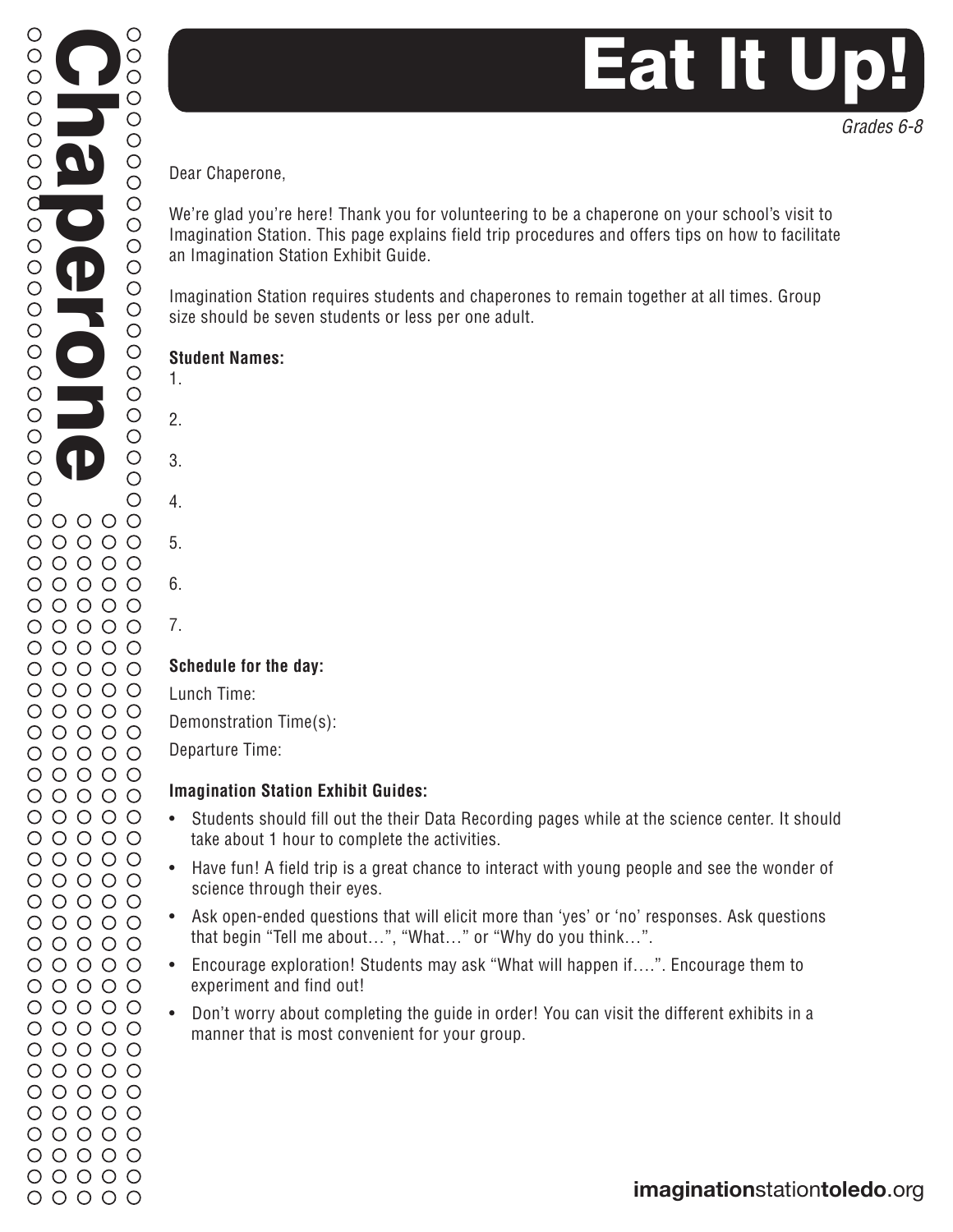# Visitor Guide

### **Attractions**

High Wire Cycle - This thrill ride hovers over 18 feet above the ground, suspended on a 1-inch cable with a 275 pound counterweight that enables any person to defy gravity. *• You must be 54" to ride*

#### Simulator Theater – Over The Edge!

Experience every turn, jolt, twist and drop. With HD visuals, surround sound and a responsive platform, you have an adventure without leaving your seat!

- *Imagination Station members ride FREE! You must have a token to ride. Tokens are \$2 and available at Simulator entrance or Visitor Service.*
- *You must be 42" to ride.*
- *Elevator available. Please contact a team member.*

### **Demonstrations**

#### Extreme Science Theater

Interactive demonstrations with an exciting EXTREME twist! Check monitors located at Visitor Service or at elevators for times.

### Learning Worlds

**Eat It Up! - This Learning World is focused on nutrition** and exercise and tells the story of how the choices you make affect your body. Eat Smart. Play Hard. Have Fun.

**Energy Factory –** Get a glimpse into the abstract world of oil refining and solar energy.

Flex Space - This ever-changing space features some of the best exhibitions from North America and great experiences that we've created right here at Imagination Station.

**Grow**  $U$  **– Let Mother Nature be your quide as you take** on FARM 101: Know It to Grow It.

IDEA Lab – This Learning World combines science, art, engineering and design to allow for open-ended exploration. This unique space is a mix of exhibits, workshops and a tinkering studio.

Little KIDSPACE<sup>™</sup> – Our littlest adventurers (kindergarten and under) can hop aboard our fire truck, shop in the grocery store or climb on our favorite tree house while learning science fundamentals.

Mind Zone - Home to the Distorted Gravity Room, discover how the mind processes, interprets and creates illusions and perceptions.

Water Works - Discover the slippery science of water and explore nature's most powerful resource.

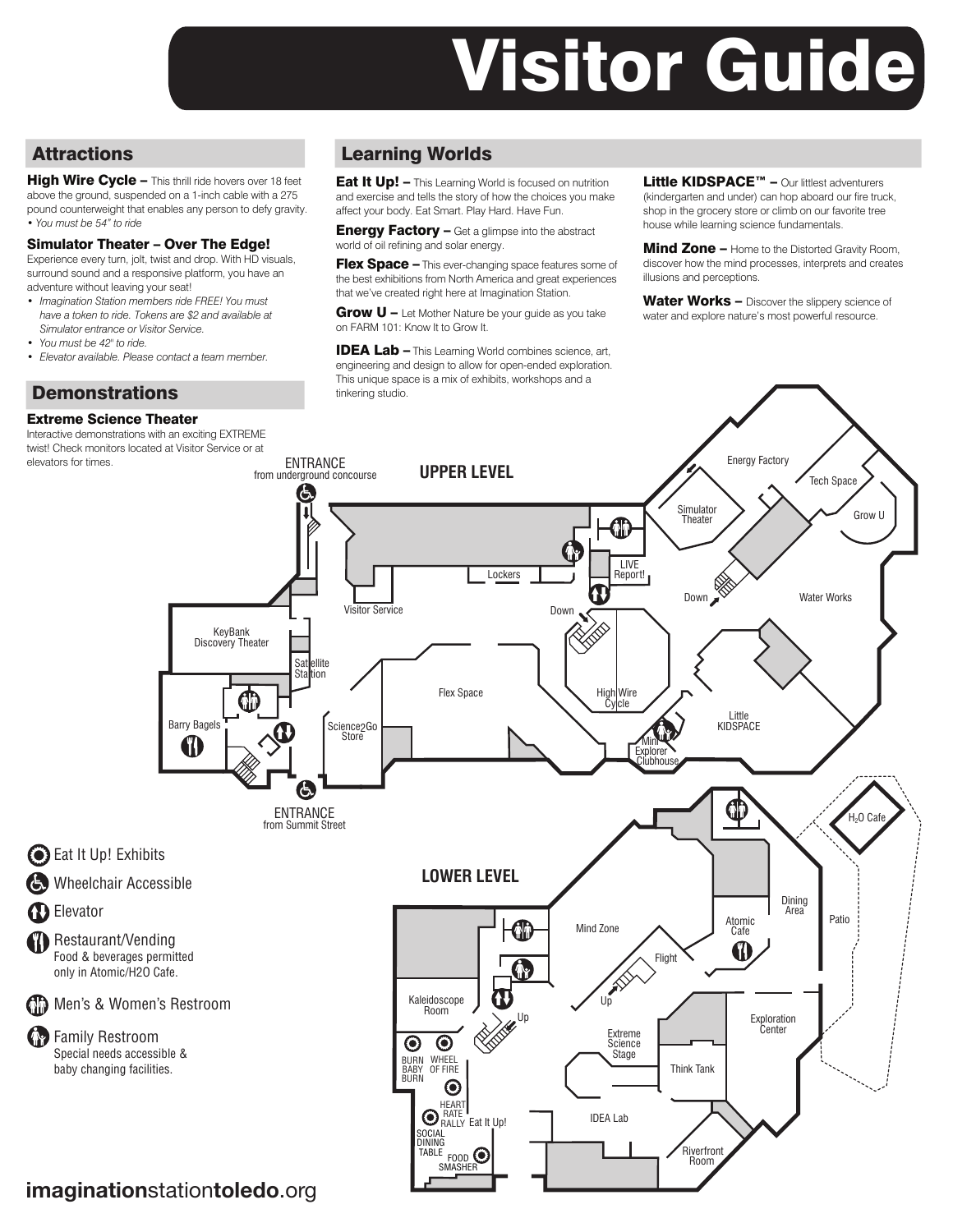# **Eat It Ur**

### **Heart Rate Rally**

- 1. Measure and record your **Resting Heart Rate:** \_\_\_\_\_\_\_\_\_\_\_\_\_\_\_\_\_\_\_
- 2. Complete the Heart Rate Rally.

Chaperone

O

O

 $\overline{O}$ 

O

О

 $\bigcirc$  $\bigcirc$ 

 $\overline{O}$ 

 $\begin{array}{c}\n0 \\
0\n\end{array}$ 

 $\bigcirc$ 

 $\bigcirc$ 

 $\bigcirc$ 

 $\bigcirc$ 

 $\bigcirc$ 

 $\begin{array}{c}\n0 \\
0\n\end{array}$ 

 $\bigcirc$ 

 $\bigcirc$ 

 $\bigcirc$ 

 $\bigcirc$ 

 $\bigcirc$ 

 $\bigcirc$ 

 $\circ$ 

 $\bigcirc$ 

 $\bigcirc$ 

 $\bigcirc$ 

 $\bigcirc$ 

 $\bigcirc$ 

 $\bigcirc$ 

 $\bigcirc$ 

d  $\bigcirc$ 

 $\bigcirc$ 

 $\bigcirc$ 

 $\bigcirc$  $\bigcirc$ 

 $\bigcirc$ 

 $\bigcirc$  $\circ$ 

 $\bigcirc$ 

 $\bigcirc$ 

 $\bigcirc$  $\bigcirc$ 

 $\bigcirc$ 

 $\bigcirc$ 

- 3. Measure and record your **Active Heart Rate:** \_\_\_\_\_\_\_\_\_\_\_\_\_\_\_\_\_\_\_\_\_
- 4. What happened to your heart rate after doing the Heart Rate Rally? Why is it important to keep your heart active?

*Most students will see an increase in their heart rate as a result of completing the Heart Rate Rally. Your heart rate is the number of times that your heart beats in one minute. Your resting heart rate is slower because your body needs less oxygen. When you're active, your heart beats faster to get oxygen-rich blood to all parts of your body.* 

*By keeping your heart strong, it is able to pump more efficiently and deliver oxygen-rich blood to all parts of your body. Your heart beats 100,000 times per day so you want it to be as strong as possible.*

### **Wheel of Fire**

- 1. Complete the Wheel of Fire.
- 2. Record how fast were you able to get the Wheel of Fire to spin. \_\_\_\_\_\_\_\_\_\_\_\_\_\_\_\_\_\_\_\_\_m/sec
- 3. Record how many calories you burned on the Wheel of Fire.
- 4. Look at the table to the left of the Wheel of Fire titled 'How Many Calories Do You Need?' Record the approximate number of calories that you need to maintain a healthy weight.

 Number of calories I need: *This number will depend upon the age, sex and activity level of each child in your group.*

Your heart rate is the number of times that your heart beats in one minute. Your resting heart rate is slower because your body needs less oxygen. When you're active, your heart beats faster to get oxygen-rich blood to all parts of your body.

*Grades 6-8*